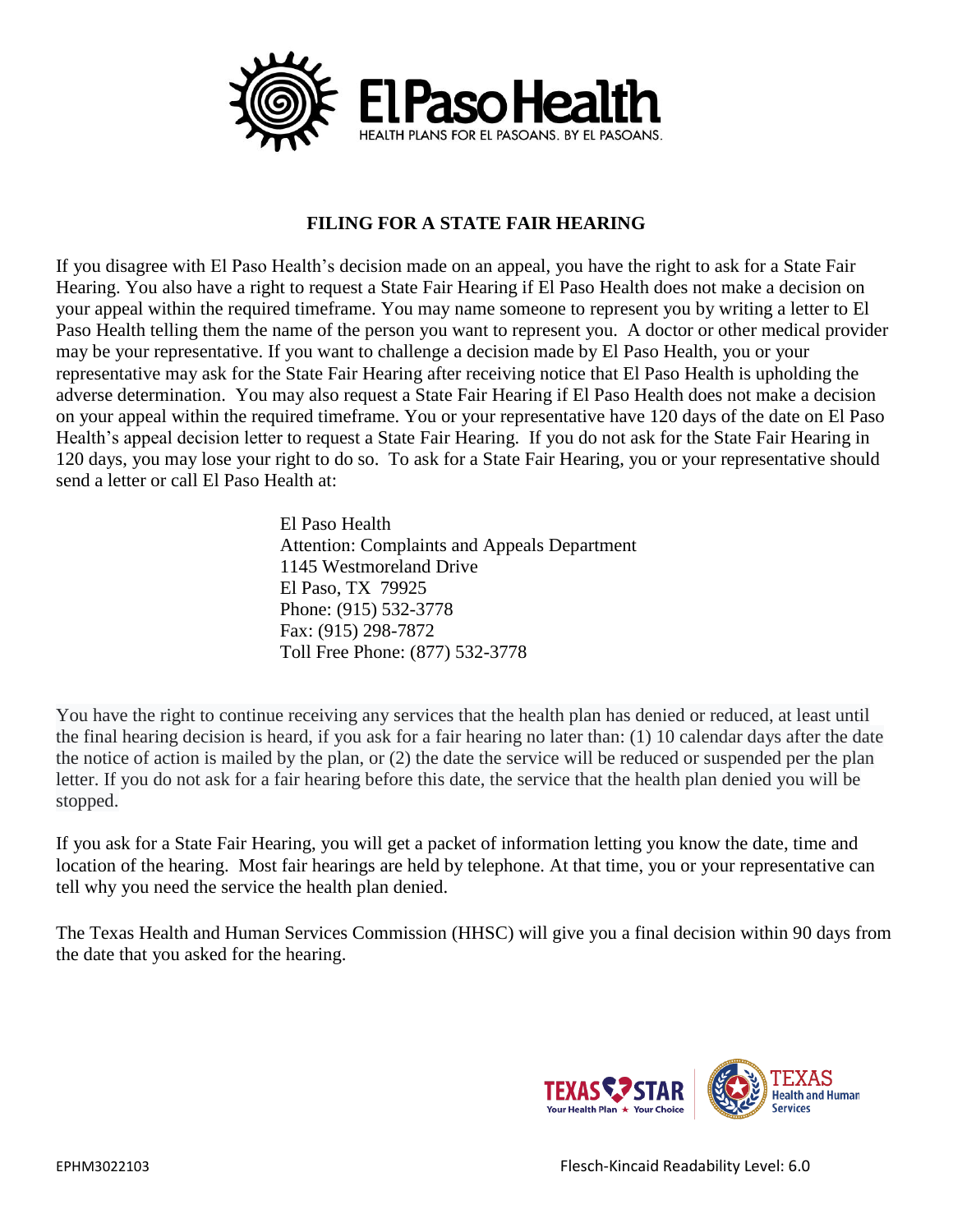

| Date Service Denied: ______________                                                                            |
|----------------------------------------------------------------------------------------------------------------|
| Yes, I would like to request a State Fair Hearing from HHSC. I have attached a copy of the letter from El Paso |

\_\_\_\_\_\_\_\_\_\_\_\_\_\_\_\_\_\_\_\_\_\_\_\_\_\_\_\_\_ \_\_\_\_\_\_\_\_\_\_\_\_\_\_\_\_\_ Member's Signature Date

Health.